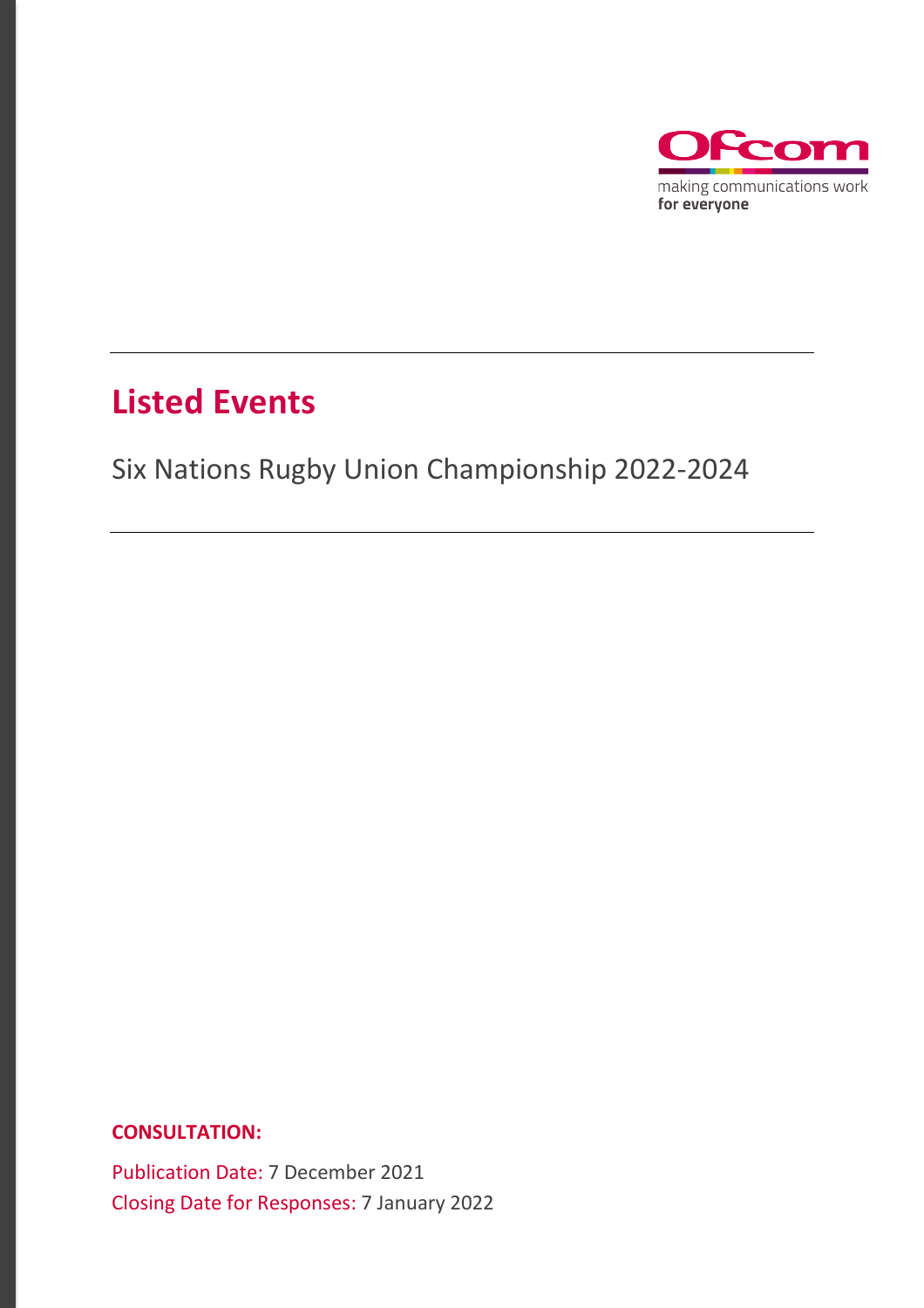## **Contents**

#### **Section**

| 1.           | Overview                                             | 1              |
|--------------|------------------------------------------------------|----------------|
| 2.           | Men's Six Nations Rugby Union Championship 2022-2024 | $\overline{2}$ |
| <b>Annex</b> |                                                      |                |
|              | A1. Responding to this consultation                  | $\overline{4}$ |
|              | A2. Of com's consultation principles                 | 6              |
|              | A3. Consultation coversheet                          |                |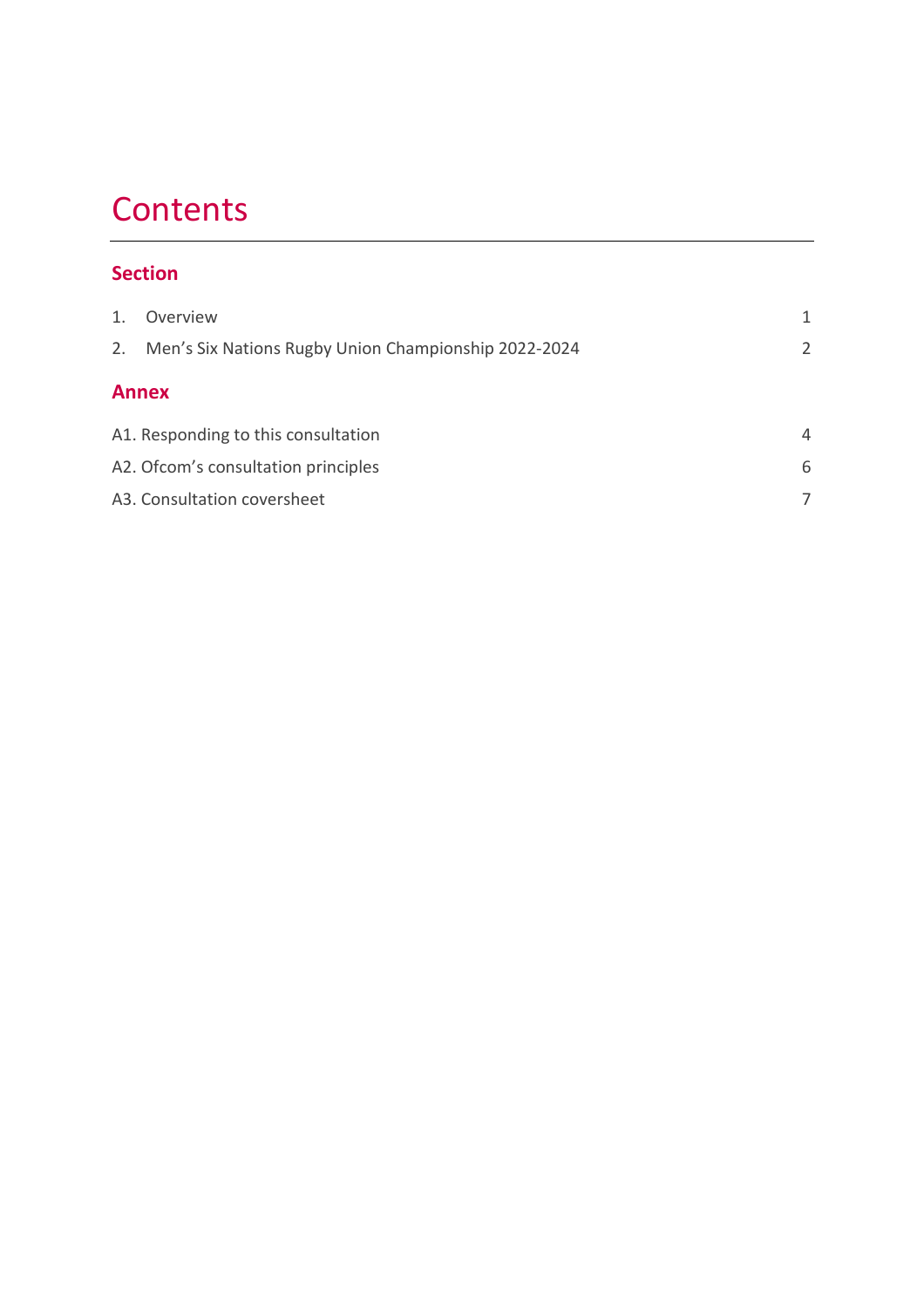## <span id="page-2-0"></span>1. Overview

#### **What we are consulting on**

Ofcom has received requests from the BBC and ITV for consent to broadcast exclusive live coverage of the Men's Six Nations Rugby Union Championships for 2022, 2023 and 2024 ('the Six Nations').

Coverage of the Six Nations will be broadcast as follows: home matches of England, Ireland, France and Italy on Channel 3 (ITV, STV, UTV) and home matches of Wales and Scotland on either BBC One or BBC Two. In addition, the BBC has national radio rights for all the matches in the Six Nations.

Six Nations matches involving home countries are Group B Listed Events for the purposes of the Broadcasting Act 1996. In accordance with section 101 of that Act, Ofcom's consent is needed to broadcast exclusive live television coverage of these matches ('the Events'). The rules which apply are set out in the Code on Sports and Other Listed and Designated Events.

Ofcom is provisionally minded to grant this consent, subject to any comments received from interested parties in response to this consultation.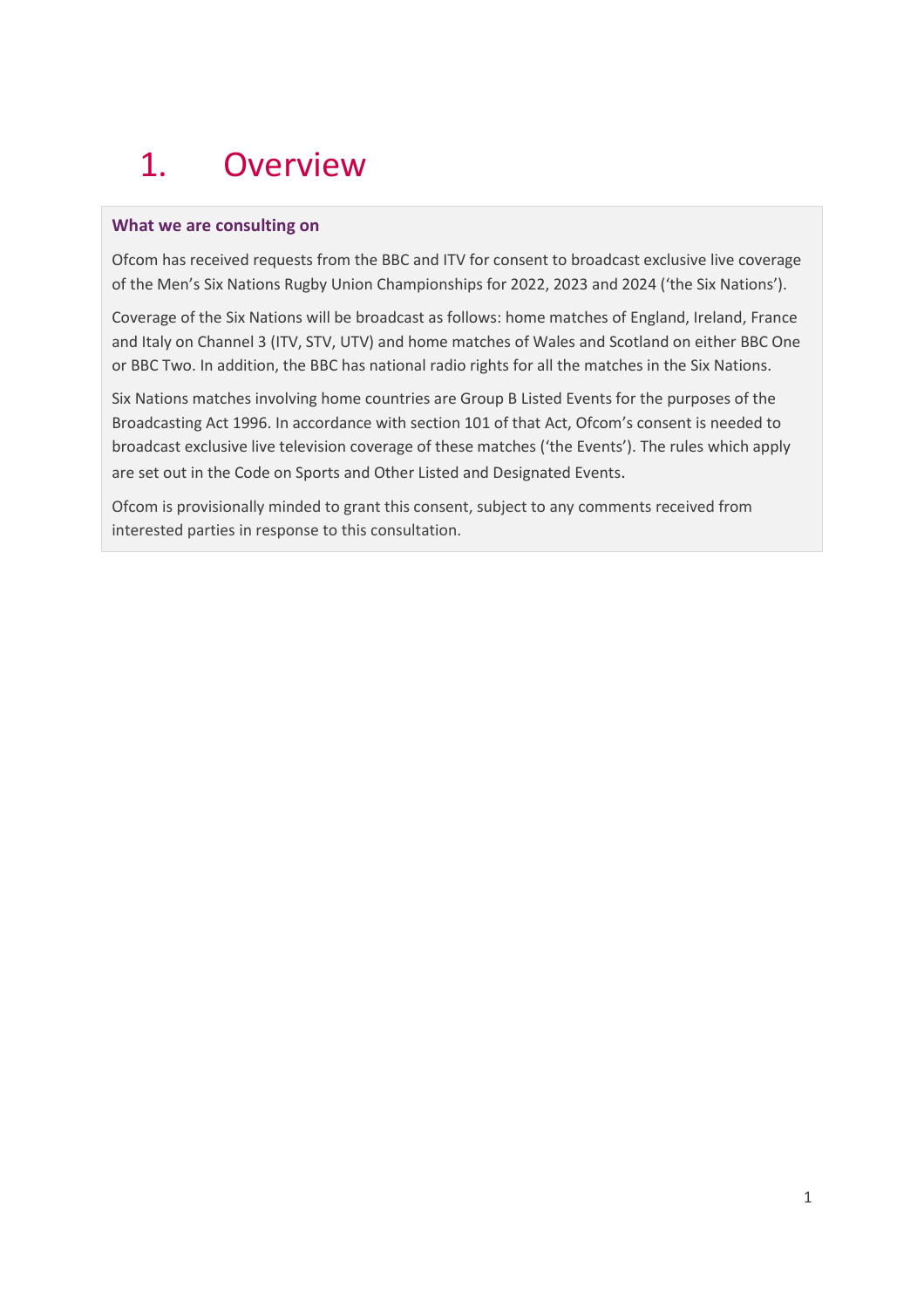# <span id="page-3-0"></span>2. Men's Six Nations Rugby Union Championship 2022-2024

- 2.1 Ofcom has received requests from the BBC and ITV (on its own behalf and on behalf of STV) for consent to broadcast exclusive live coverage of the Men's Six Nations Rugby Union Championships for 2022, 2023 and 2024.
- 2.2 Six Nations matches involving the home countries are designated as Group B Listed Events for the purposes of the Broadcasting Act 1996 ("the Act"). In accordance with section 101 of the Act, Ofcom's consent is needed to broadcast exclusive live television coverage of these matches ("the Events") on licenced television programme services.
- 2.3 The BBC and ITV plan to share coverage of the Events. The BBC plans to broadcast live coverage of the Wales and Scotland home games on BBC One or BBC Two[.1](#page-3-1) ITV plans to broadcast live coverage of the England, Ireland, France and Italy home games on its Channel 3 services<sup>[2](#page-3-2)</sup>, with STV broadcasting the same coverage in central and northern Scotland.<sup>[3](#page-3-3)</sup> Ofcom understands that live coverage of the Events will be similar to the coverage provided by the BBC and ITV of the Six Nations Championship during the previous rights period from 2018 to 2021, save that France's home matches will now be broadcast by ITV and STV instead of the BBC.
- 2.4 The Act distinguishes between television services which are 'qualifying services' and television services which are 'non-qualifying services'. The regime seeks to ensure that, to the extent possible, listed events are shown on both qualifying services and non-qualifying services, either in their entirety, or highlights of such events. BBC One, BBC Two and the Channel 3 network (broadcast as ITV, STV and UTV) are all qualifying services.
- 2.5 Ofcom's [Code on Sports and Other Listed and Designated Events](https://www.ofcom.org.uk/__data/assets/pdf_file/0029/35948/ofcom_code_on_sport.pdf) ("the Code") explains (at paragraph 1.18) that, for Group B Listed Events, Ofcom will give its consent to exclusive live coverage of an event by a broadcaster providing a service in one category (that is, either a qualifying or non-qualifying service) if adequate provision has been made for secondary coverage by a broadcaster providing a service in the other category. However, the Events are to be shown exclusively on a qualifying service (BBC One or BBC Two, or the Channel 3 network).
- 2.6 Where there is no (or no adequate) secondary coverage, Ofcom will decide whether to give its consent to exclusive live coverage by applying the same or similar criteria to those set out in paragraphs 1.13 to 1.17 of the Code in relation to Group A Listed Events, and will wish to be satisfied that broadcasters have had a genuine opportunity to acquire the rights on fair and reasonable terms.

<span id="page-3-1"></span><sup>1</sup> The BBC will also broadcast live coverage of all the matches in the Six Nations on BBC 5 Live and BBC Radio 5 Live Sports Extra.

<span id="page-3-2"></span><sup>2</sup> ITV in England and the South of Scotland (as well as the Channel Islands and the Isle of Man), ITV Cymru Wales in Wales and UTV in Northern Ireland.

<span id="page-3-3"></span><sup>&</sup>lt;sup>3</sup> The matches played between France and Italy are not listed events for the purposes of the Act.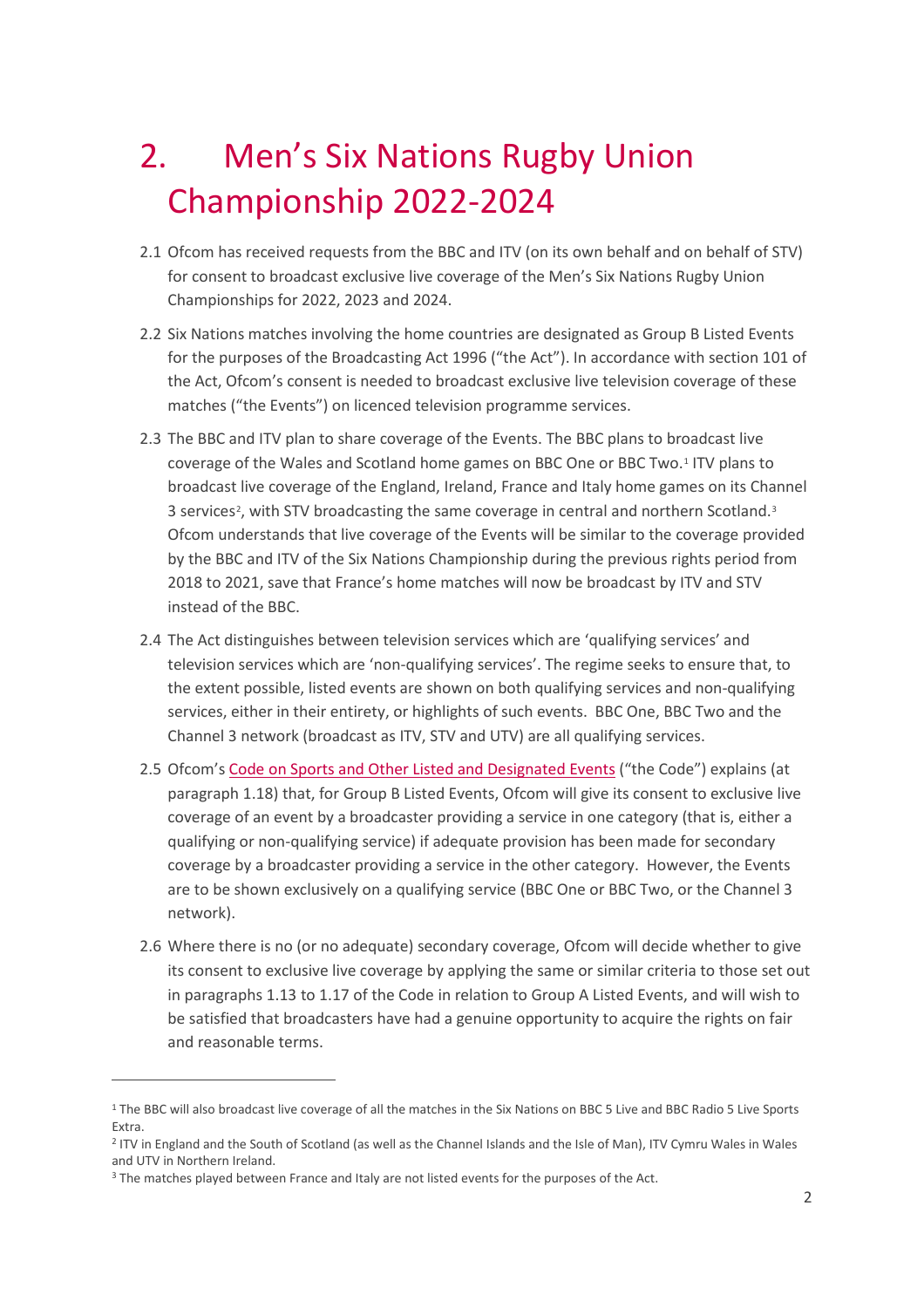- 2.7 As set out in paragraph 1.29 of the Code, an application to Ofcom for consent should be accompanied by full reasons and justification for the request and all relevant supporting information. The BBC and ITV have provided information about the tender process as evidence that broadcasters had a genuine opportunity to acquire the rights to the Events on fair and reasonable terms.
- 2.8 Based on the information provided by the BBC and ITV, Ofcom is provisionally minded to grant consent to the BBC, and ITV and STV, for exclusive live coverage of the Events, subject to any comments received from interested parties.

#### **Responding to this consultation**

2.9 If interested parties would like to make any comments about the requests from the BBC and ITV for consent, these should be sent to Ofcom by email no later than 5pm on 7 January 2022. Details about how to respond to this consultation can be found below.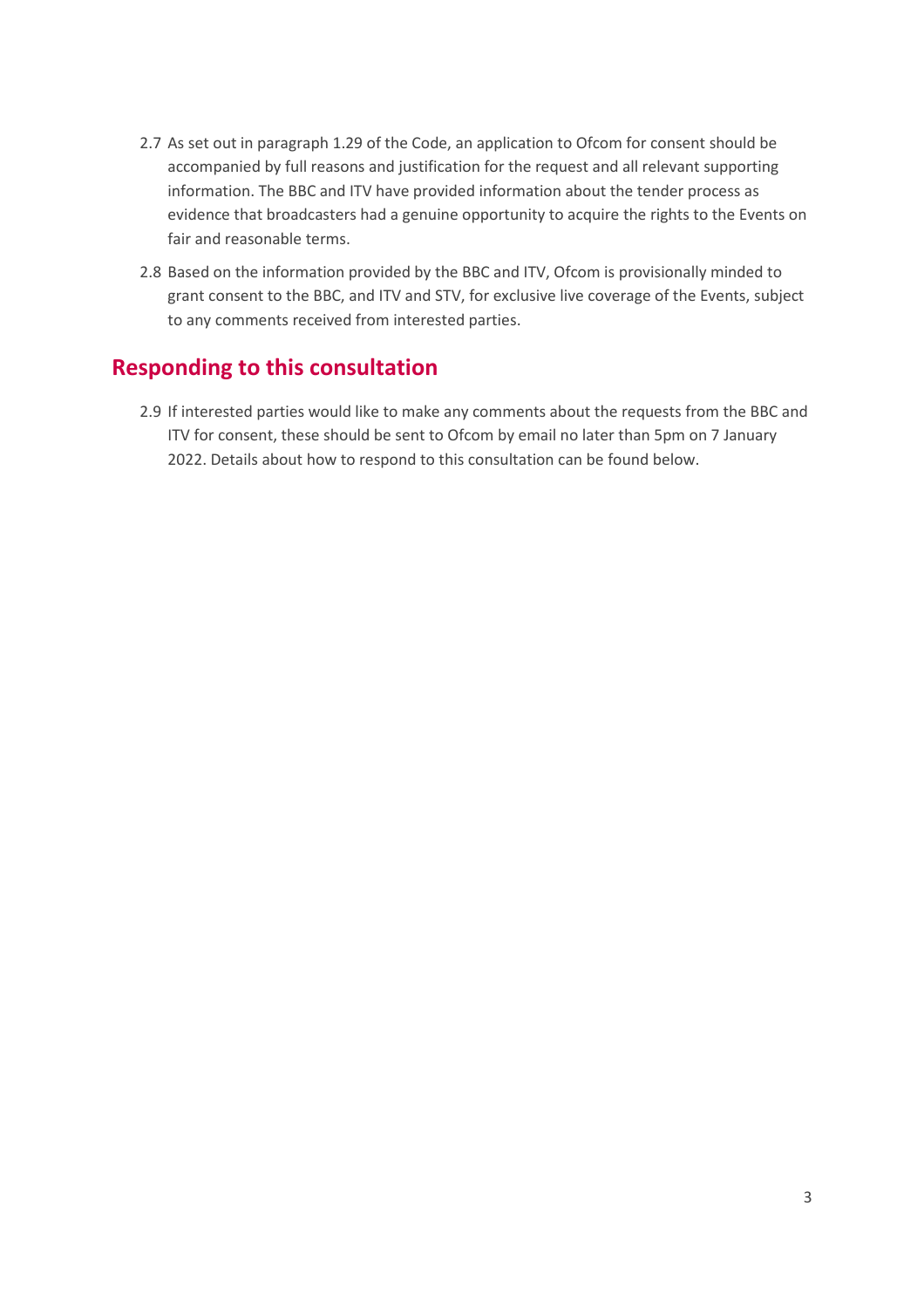## <span id="page-5-0"></span>A1. Responding to this consultation

#### **How to respond**

- A1.1 Ofcom would like to receive views and comments on the issues raised in this document, by 5pm on 7 January 2022. If you are unable to respond by this date, please contact us [\(listedevents@ofcom.org.uk\)](mailto:listedevents@ofcom.org.uk) as soon as possible to discuss.
- A1.2 You can download a response form from [https://www.ofcom.org.uk/consultations-and](https://www.ofcom.org.uk/consultations-and-statements/category-3/consultation-listed-events-six-nations-2021-2024)[statements/category-3/consultation-listed-events-six-nations-2021-2024.](https://www.ofcom.org.uk/consultations-and-statements/category-3/consultation-listed-events-six-nations-2021-2024) You can return this by email.
- A1.3 If your response is a large file, or has supporting charts, tables or other data, please email it t[o listedevents@ofcom.org.uk,](mailto:listedevents@ofcom.org.uk) as an attachment in Microsoft Word format, together with the [cover sheet.](https://www.ofcom.org.uk/consultations-and-statements/consultation-response-coversheet)
- A1.4 We welcome responses in formats other than print, for example an audio recording or a British Sign Language ("**BSL**") video. To respond in BSL:
	- Send us a recording of you signing your response. This should be no longer than 5 minutes. Suitable file formats are DVDs, wmv or QuickTime files; or
	- Upload a video of you signing your response directly to YouTube (or another hosting site) and send us the link.
- A1.5 We will publish a transcript of any audio or video responses we receive (unless your response is confidential)
- A1.6 We do not need a paper copy of your response as well as an electronic version.
- A1.7 It would be helpful if you could explain your views, why you hold them, and what you think the effect of Ofcom's proposed decision would be. We also welcome joint responses.
- A1.8 If you want to discuss the issues and questions raised in this consultation, please contact the Broadcast Licensing team by email to [listedevents@ofcom.org.uk.](mailto:listedevents@ofcom.org.uk)

### **Confidentiality**

- A1.9 Consultations are more effective if we publish the responses before the consultation period closes. In particular, this can help people and organisations with limited resources or familiarity with the issues to respond in a more informed way. So, in the interests of transparency and good regulatory practice, and because we believe it is important that everyone who is interested in an issue can see other respondents' views, we usually publish all responses on [the Ofcom website](http://www.ofcom.org.uk/) as soon as we receive them.
- A1.10 If you think your response should be kept confidential, please specify which part(s) this applies to, and explain why. Please send any confidential sections as a separate annex. If you want your name, address, other contact details or job title to remain confidential, please provide them only in the cover sheet, so that we don't have to edit your response.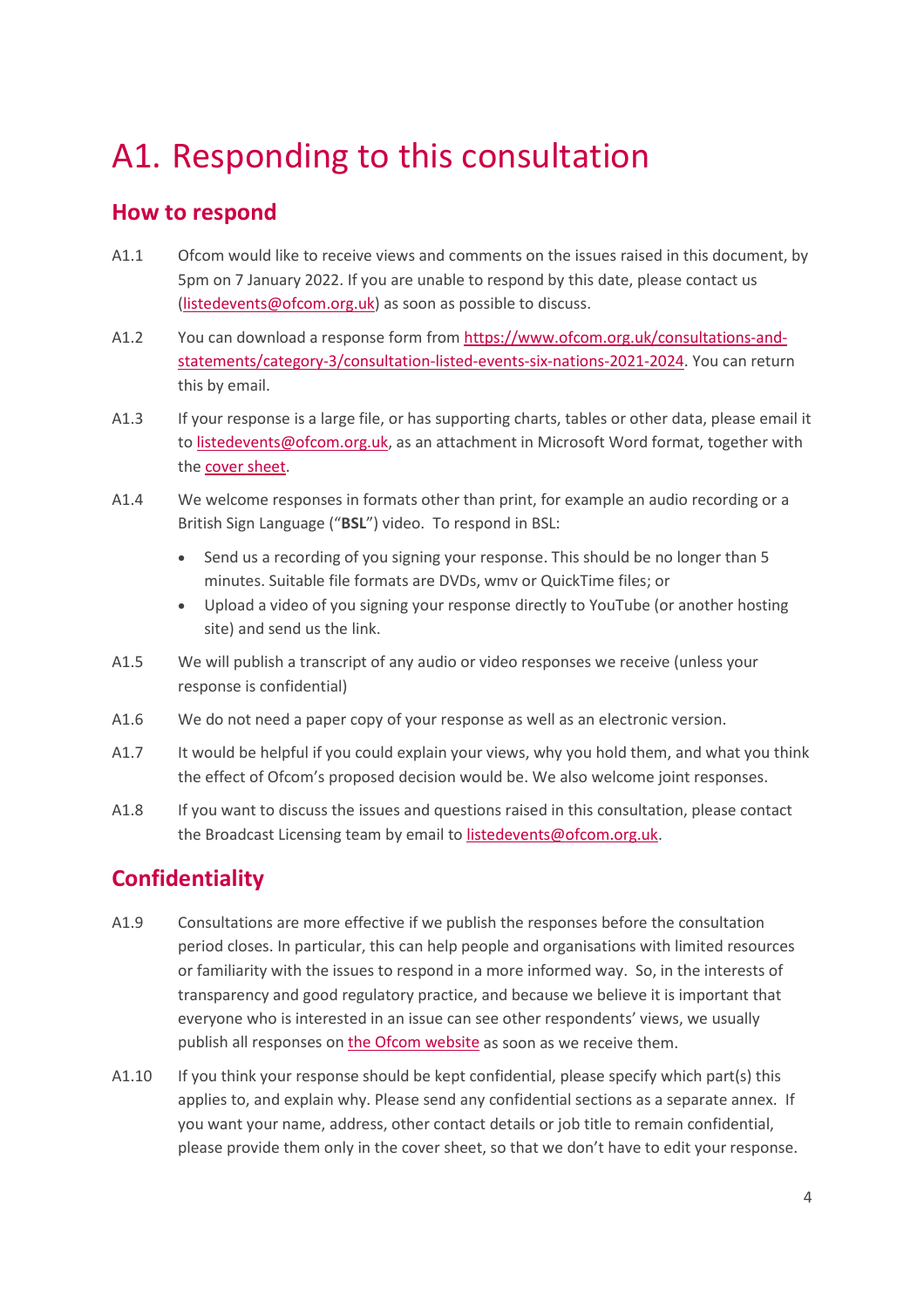- A1.11 If someone asks us to keep part or all of a response confidential, we will treat this request seriously and try to respect it. But sometimes we will need to publish all responses, including those that are marked as confidential, in order to meet legal obligations.
- A1.12 Please also note that copyright and all other intellectual property in responses will be assumed to be licensed to Ofcom to use. Ofcom's intellectual property rights are explained further in ou[r Terms of Use.](https://www.ofcom.org.uk/about-ofcom/website/terms-of-use)

#### **Next steps**

- A1.13 Following this consultation period, Ofcom plans to publish its decision on consent for the Events in January 2022.
- A1.14 If you wish, you can [register to receive email updates](https://www.ofcom.org.uk/about-ofcom/latest/email-updates) alerting you to new Ofcom publications.

#### **Ofcom's consultation processes**

- A1.15 Ofcom aims to make responding to a consultation as easy as possible. For more information, please see our consultation principles in Annex 2.
- A1.16 If you have any comments or suggestions on how we manage our consultations, please email us a[t consult@ofcom.org.uk.](mailto:consult@ofcom.org.uk) We particularly welcome ideas on how Ofcom could more effectively seek the views of groups or individuals, such as small businesses and residential consumers, who are less likely to give their opinions through a formal consultation.
- A1.17 If you would like to discuss these issues, or Ofcom's consultation processes more generally, please contact the corporation secretary:

Corporation Secretary Ofcom Riverside House 2a Southwark Bridge Road London SE1 9HA Email: [corporationsecretary@ofcom.org.uk](mailto:corporationsecretary@ofcom.org.uk)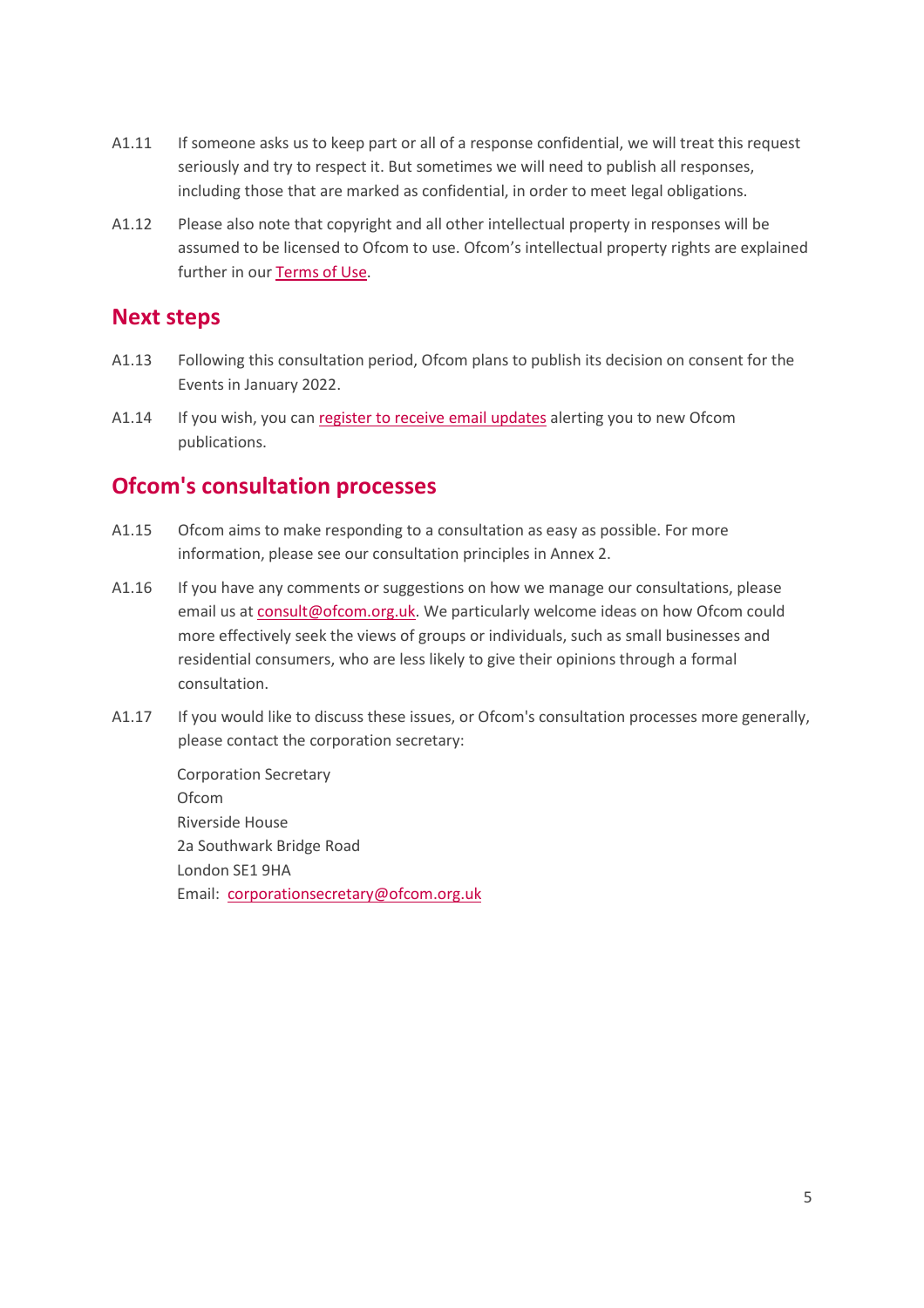# <span id="page-7-0"></span>A2. Ofcom's consultation principles

### **Ofcom has seven principles that it follows for every public written consultation:**

#### **Before the consultation**

A2.1 Wherever possible, we will hold informal talks with people and organisations before announcing a big consultation, to find out whether we are thinking along the right lines. If we do not have enough time to do this, we will hold an open meeting to explain our proposals, shortly after announcing the consultation.

#### **During the consultation**

- A2.2 We will be clear about whom we are consulting, why, on what questions and for how long.
- A2.3 We will make the consultation document as short and simple as possible, with a summary of no more than two pages. We will try to make it as easy as possible for people to give us a written response. If the consultation is complicated, we may provide a short Plain English / Cymraeg Clir guide, to help smaller organisations or individuals who would not otherwise be able to spare the time to share their views.
- A2.4 We will consult for up to ten weeks, depending on the potential impact of our proposals.
- A2.5 A person within Ofcom will be in charge of making sure we follow our own guidelines and aim to reach the largest possible number of people and organisations who may be interested in the outcome of our decisions. Ofcom's Consultation Champion is the main person to contact if you have views on the way we run our consultations.
- A2.6 If we are not able to follow any of these seven principles, we will explain why.

#### **After the consultation**

A2.7 We think it is important that everyone who is interested in an issue can see other people's views, so we usually publish all the responses on our website as soon as we receive them. After the consultation we will make our decisions and publish a statement explaining what we are going to do, and why, showing how respondents' views helped to shape these decisions.